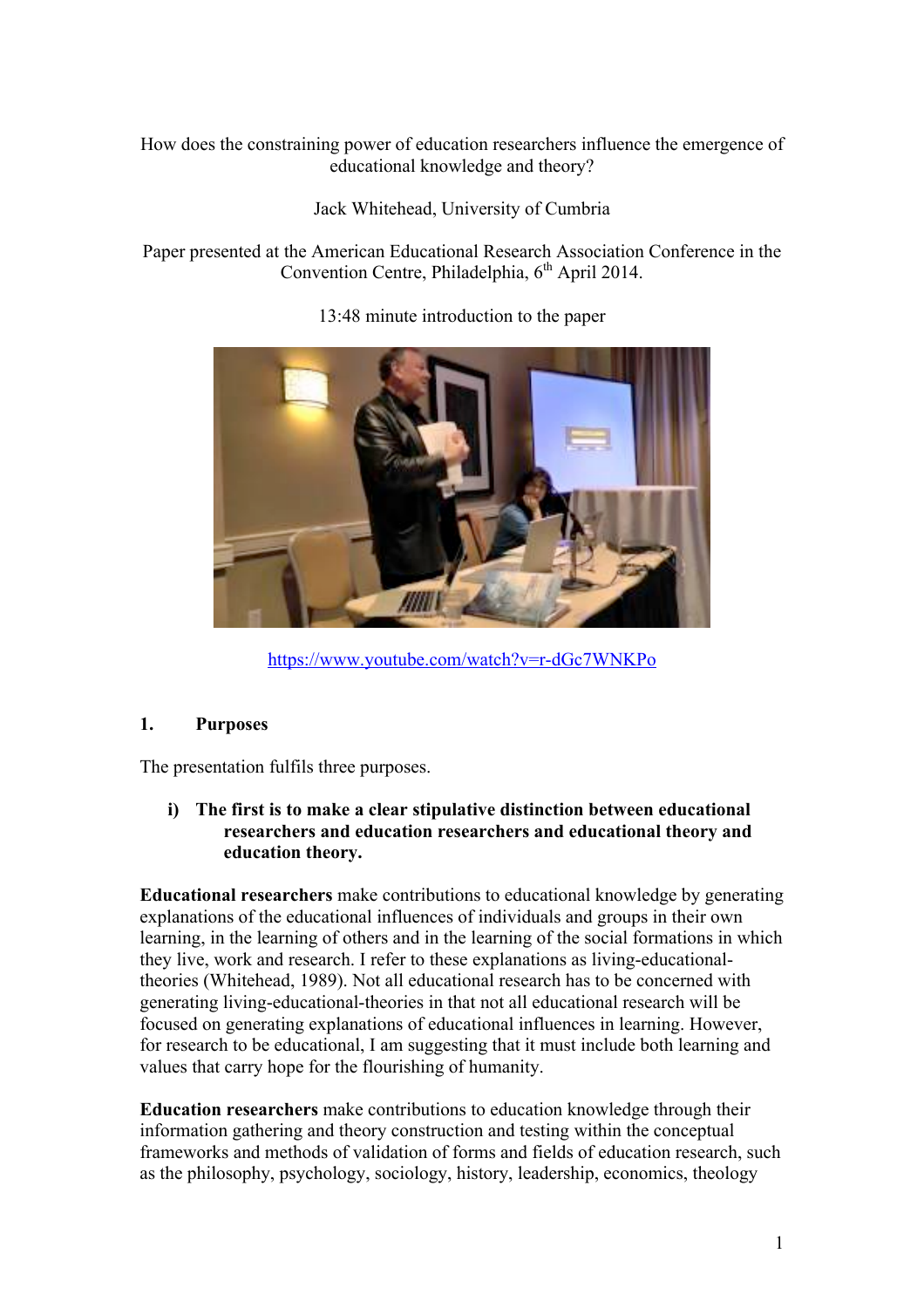and management of education. I also distinguish between educational theory and education theory in a similar way.

During my initial teacher education course (1966-67) I was influenced by *Ethics and Education* (Peters, 1966) and other texts about educational theory. Their contention was that that educational theory was constituted by the disciplines of education: philosophy; psychology; sociology and history of education. I came to believe they were mistaken as they sought to replace the practical and values-based principles of practitioners by the principles of the philosophy, psychology, sociology and history of education. Hirst (1983, p.18), one of the early proponents of the 'disciplines' approach, has acknowledged this mistake. I want to make it very clear at this point that I value and work with insights from the disciplines of education. However, I am claiming that the colonization of *educational* research by *education* researchers is continuing the tradition of the disciplines approach to educational theory by replacing the practical and values-laden principles of practitioners' explanations of educational influences in learning by abstract principles.

The main reason I am focusing on clear distinctions between educational theory and education theory and educational research and education research is that the printbased Journals of Education as well as the print-based Journals of the American and British Educational Research Association continue to be dominated by contributions from adherents to one or more of the disciplines of education as if the disciplines of education constitute educational research and educational theory.

My stipulative distinction between education theories and educational theories is focused on the ways in which their explanations are generated.

The explanations of education researchers are usually **derived** from the abstract, general theories of a discipline of education and applied to a particular case. The explanatory principles in educational theories **are not derived** from abstract, general theories. **They are generated** from the life-affirming, life-enhancing, energy-flowing ontological values that practitioners use to give meaning and purpose to their lives. They are clarified and communicated through their emergence in practice in an educational enquiry that is influenced by sociohistorical and sociocultural influences. These explanatory principles often include insights from the disciplines of education but are not derived from their theories.

The theories of disciplines of education can be distinguished from each other by their conceptual frameworks and methods of validation.

Educational researchers engaged in Living Educational Theory<sup>1</sup> Research offer one form of educational theory. Their living-educational-theories are distinguished from other educational theories by the unique constellation of energy-flowing, ontological values, and insights from the disciplines, that each individual uses as explanatory principles in their explanations of their educational influence in their own learning, in

<sup>&</sup>lt;sup>1</sup> In my publications I use Living Educational Theory and Living Theory interchangeably and living-educational-theories and living-theories interchangeably – living-theory just being an abbreviation.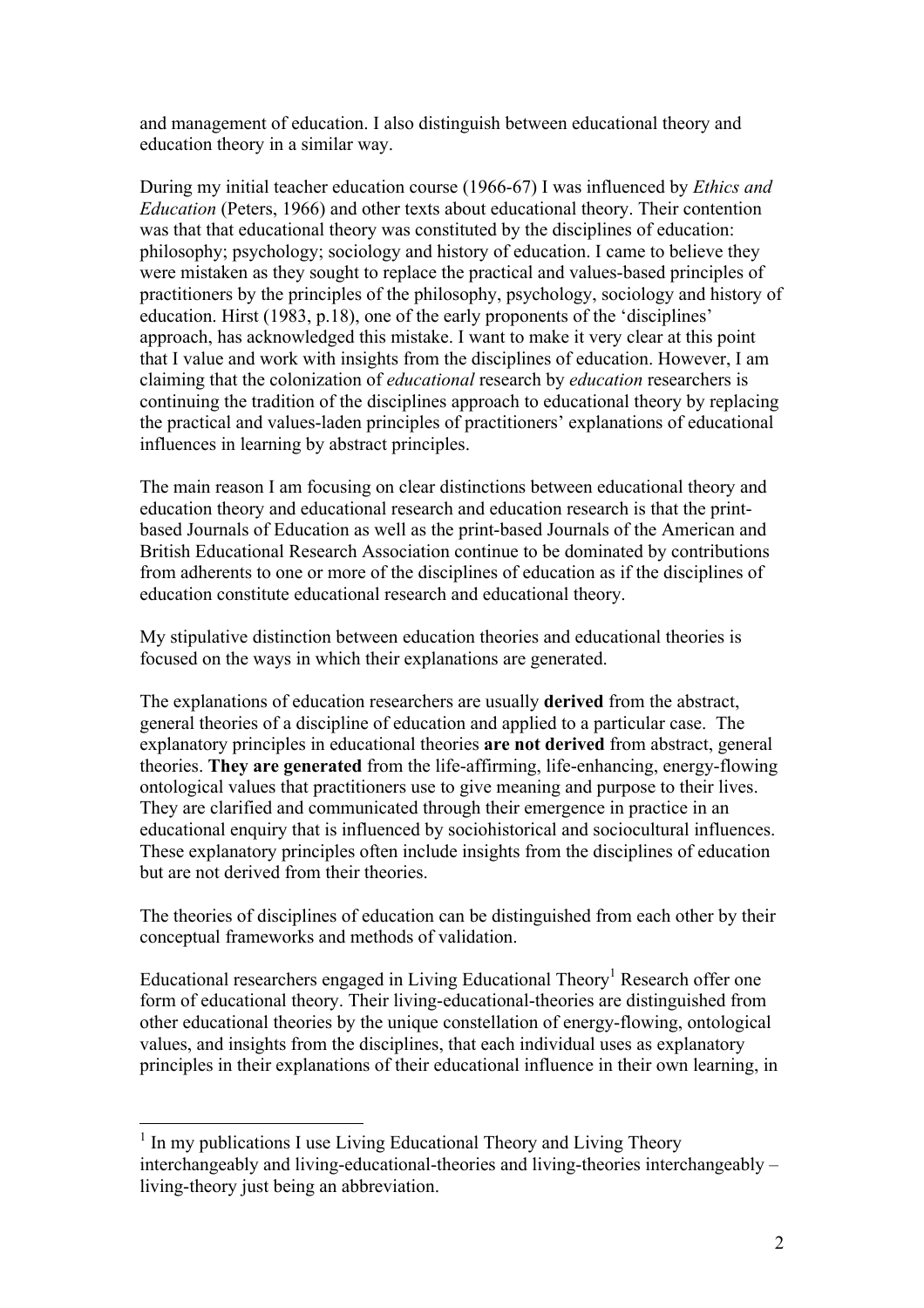the learning of others and in the learning of the social formations in which the enquiry is located (Whitehead, 1989, 2007).

I am claiming that the colonization of educational research by education researchers is continuing the tradition of the disciplines approach to educational theory in which the practical principles used by practitioners to explain their educational influences in learning, in enquiries of the kind 'How do I improve what I am doing?', continue to be replaced by abstract principles drawn from the disciplines of education.

I am assuming that the American Educational Research Association, along with the British Educational Research Association should be primarily concerned with Educational Research as distinct from other forms of research.

I have experienced, in both AERA and BERA publications, the dominance of the language of education researchers. This brings me to my second purpose.

### **ii) Showing the dominance of the language of education research, in the calls for papers for AERA 2012-14.**

The hegemony of education research can be seen in the slippage between the language of education and educational research in the Themes for the 2012-2014 AERA conferences and in the journal Educational Researcher.

#### **AERA 2012**

Theme: "Non Satis Scire: To Know Is Not Enough"

The mission of AERA is "to advance knowledge about education, to encourage scholarly inquiry related to education, and to promote the use of research to improve education and serve the public good." Our mission is sound. We have been vigilant in executing the first half of our mission: We hold each other to high standards, we review critically each other's scholarship, and we invest significant time and energy in an effort to publish only the best education research. We have been less vigilant and less effective, however, in promoting "the use of research to improve education and serve the public good." In an effort to pursue more fully our mission—and to emphasize the use of education research—the 2012 Annual Meeting in Vancouver, British Columbia, Canada, will include a host of innovative sessions and special events designed to engage AERA members and other participants in intense dialogue on the theme "Non Satis Scire: To Know Is Not Enough."

While we as education researchers wholeheartedly agree that "to know" is critically important, we also recognize that the scholars who penned our organization's mission statement were, indeed, visionaries. (Ball & Tyson, 2011, p. 198).

The language of the education researcher can be seen in *'to publish only the best*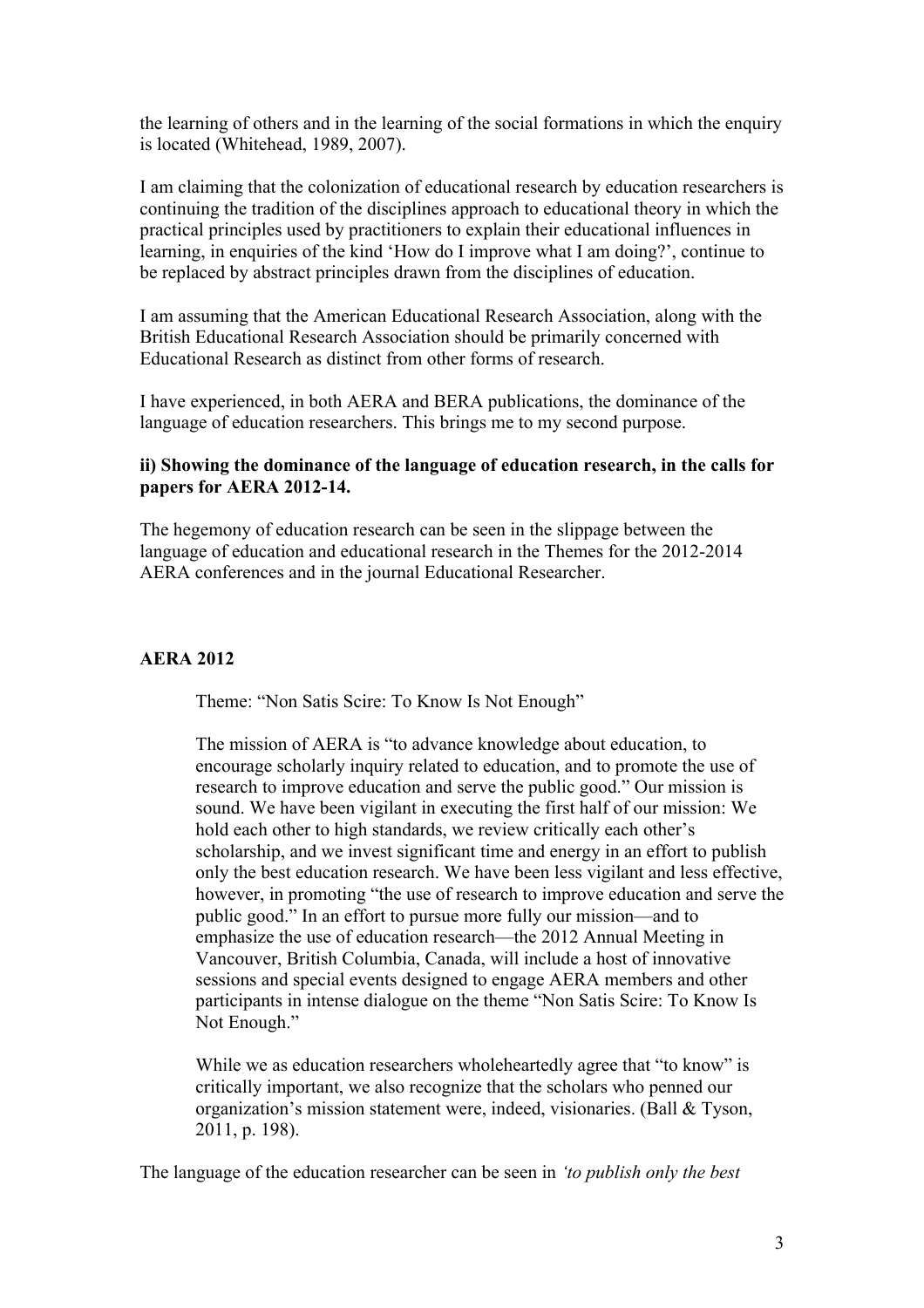*education research'* and *'While we as education researchers'*. As a member of AERA I want to emphasise that, as an educational researcher, I should not be included in the 'we as education researchers'.

I presented a response, to the theme of 'To Know is Not Enough', in my AERA 2012 presentation on 'To Know is Not Enough, Or is it?' (Whitehead, 2012). My argument was that using **education research** enabled an education researcher to fulfil the first part of the AERA mission to advance knowledge about education and to encourage scholarly inquiry related to education. However, it is not sufficient to 'promote the use of research to improve education and to serve the public good'. I argued that **educational research**, with its focus on generating educational theory and knowledge from practical questions of the kind 'How do I improve what I am doing", with explanations that included insights from education researchers, could fulfil both parts of the AERA mission. I am claiming that the hegemony of 'education research' that is dominating what counts as 'educational research' in AERA, is the main reason that AERA is not fulfilling both parts of its mission.

# **AERA 2013**

Here is my response to slippage in Tierney's and Renn's (2012) theme for AERA 2013 in a presentation to AERA 2013 (Delong, Campbell, Whitehead & Griffin, 2013):

An important point that we are making, in addition to directly addressing the issues of transcending moral poverty, artistic impoverishment and digital divides, is to focus on the intellectual poverty of researchers whose education research masks the moral responsibility and living standards of judgment of education*al* researchers. You can hear William Tierney using the language of education research, while he is President of the American Educational Research Association in the brief paper (Tierney & Renn, 2012) and in his video address at:

http://www.aera.net/tabid/13206/Default.aspx

Whitehead's response to this address focuses on the significance of the slippage in Tierney's language between education and educational research. Here he defines our meaning of education*al* research: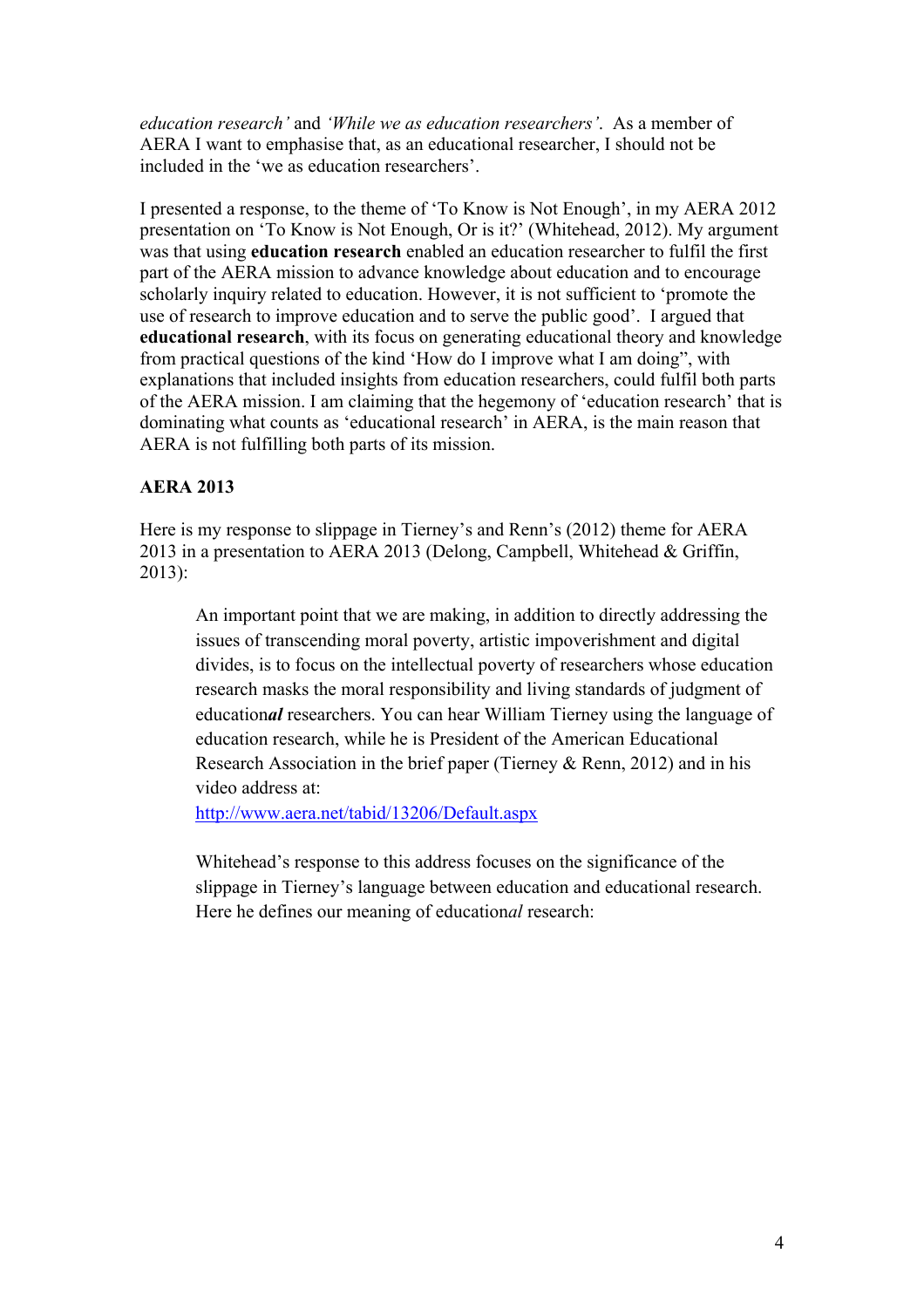

4:43 minute video at http://www.youtube.com/watch?v=8LlK2RuznBw

*Transcript between 3:36 – 4:43*

*It is a matter of exploring the implications by educational researchers of the questions which you ask, research and answer of the kind, How do I improve what I am doing in my professional context as I try to enhance my own learning and the learning of others and also influence the learning of the social formations in which we are living and working. This is my fundamental point in my response to William Tierney. I think that we need to ask as educational researchers those 'I' questions that are focused directly on improving practice. I do hope that the AERA membership will actually respond to this notion that they are educational researchers and whilst we draw insights from theories of education researchers what we are doing is actually distinctive from education researchers because of this desire and will to improve* (educational) *practice and serve the public good.*

The 4:43 minute video above also helps me to communicate my embodied expressions of life-affirming energy in the values that carry hope for the flourishing of humanity and which I include within my understanding of what is 'educational'. I have previously presented at AERA (Whitehead, 2011) a case for explaining the educational influences in learning with digital multimedia narratives in educational research that overcome limitations in solely print-based communications of education researchers.

# **AERA 2014**

The slippage of the language from education research into educational research can be clearly seen in the theme for AERA 2014 (Schneider & Berends 2013):

**2014 AERA Annual Meeting "The Power of Education Research for Innovation in Practice and Policy"**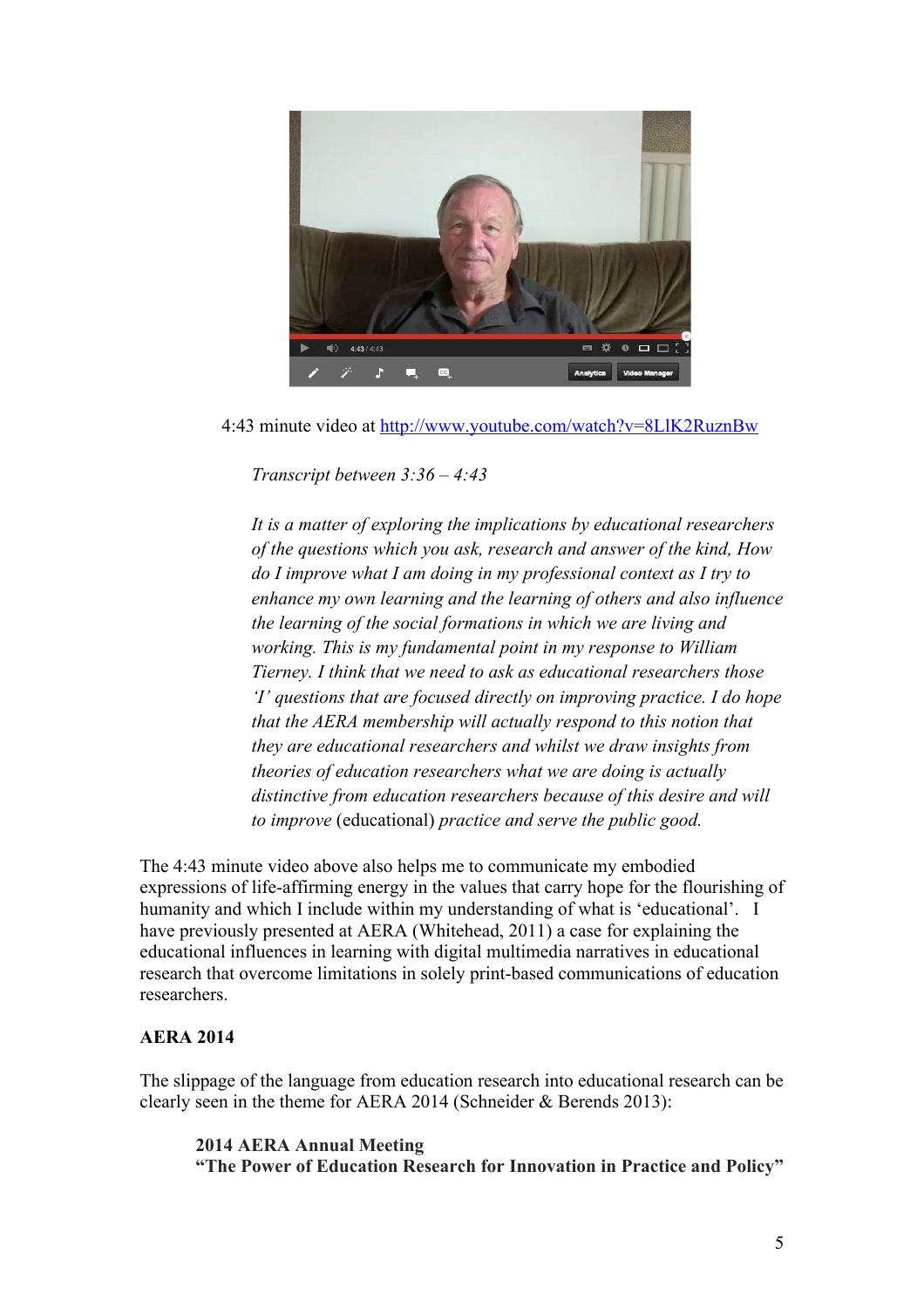### **Philadelphia, Pennsylvania Thursday, April 3 – Monday, April 7, 2014**

We live in exciting times in education research, where every day new ground is being forged in research design, methodology, instrumentation, and assessment. Questions regarding how people learn, what should be taught by whom, and to what ends remain at the core of our field, enveloped in a "cloud" of new ideas and technologies. In our rapidly changing world it is clearly time to take stock of the value of education research, of how it has spurred innovation, and of its problems and the potential solutions it can provide for improving the learning and well-being of children and adults. The theme for the 2014 Annual Meeting aims to encourage submissions that link the possibilities of education research, recognizing how evidence of varying types can be used for tackling persisting issues in education and for their innovative resolution…

This year we encourage submissions that examine seriously the many changes occurring across education research, from its design to its implementation, in areas where we have had a major stake, such as learning, pedagogy, school systems, higher education, and education inequality. (p.1)

Schneider and Berends, like Ball and Tyson above, use the 'we', in the first line above, 'We live in exciting times in education research', to identity members of AERA as education researchers. The focus on education research can also be seen in *'it is clearly time to take stock of the value of education research'* and *'we encourage submissions that examine seriously the many changes occurring across education research'*. My criticism of the AERA Presidents and Annual Meeting Program Chairs for the 2012, 2013 and 2014 Conferences is that they appear to accept no responsibility for distinguishing and explicating the relationship between education and educational research whilst their language focuses on education research. I have explained above why the language of education research is enabling AERA to fulfil the first part of its mission whilst the failure to distinguish and focus on educational research is contributing to the lack of success in fulfilling the second part of the AERA mission.

This brings me to my third purpose in an exploration of the implications of this hegemony of education research.

### **iii) Exploring the implications of this dominance in terms of the constraining power of education researchers to influence the emergence of educational knowledge and theory from educational researchers.**

The constraining power of education researchers can be appreciated in the publications of AERA, especially in Jan/Feb 2014 issue of Educational Researcher with the special section on *'What should count as quality education research in education? Continuing the discussion'* (Southerland, Gadsden & Herrington, 2014):

This special section is directed to a continuing conversation as to what counts as quality research in education. For any field of science and scholarship, serious reflection on the elements of transparent and well-warranted research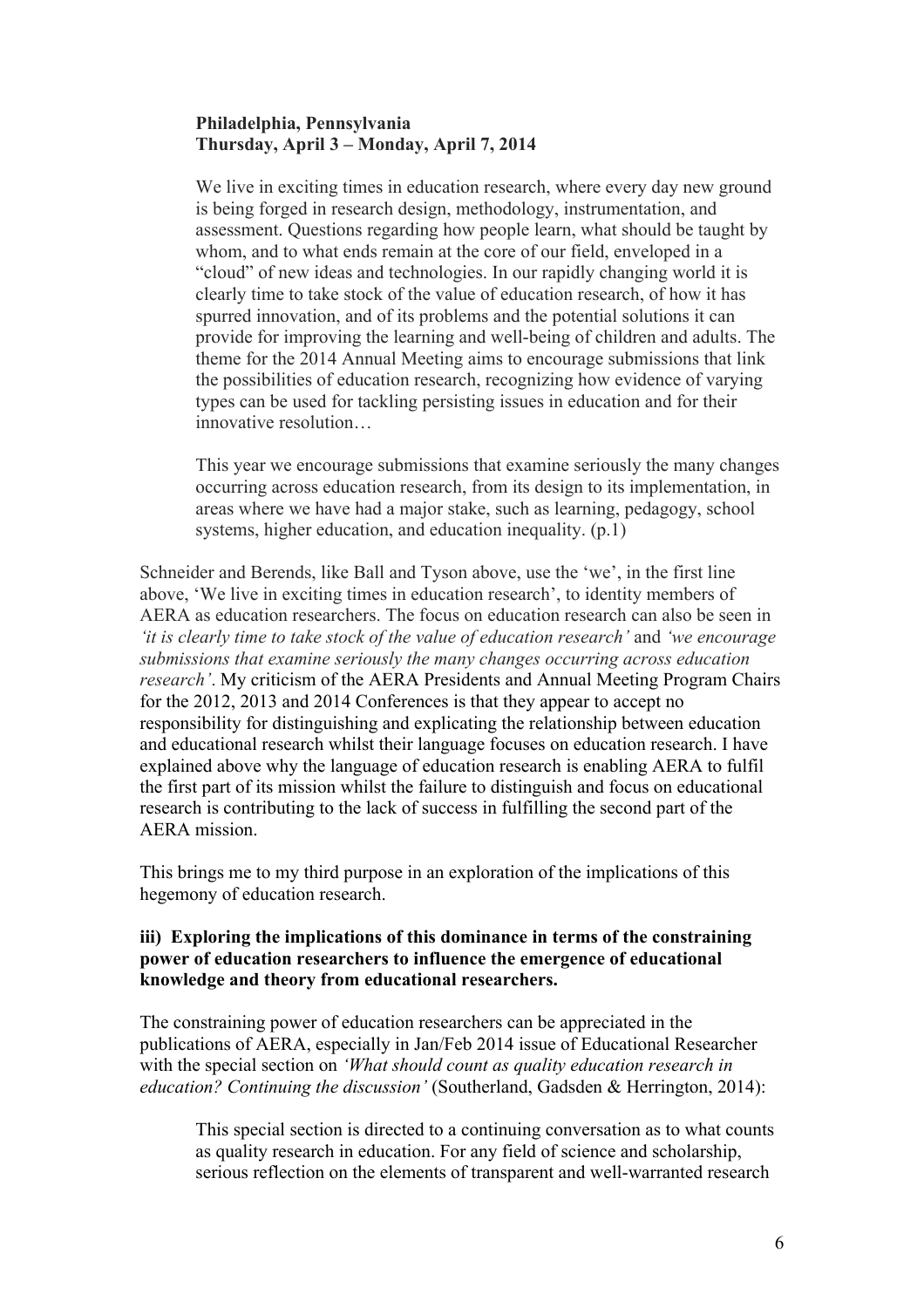merits ongoing attention. In this section, that dialogue is extended to further exploring what constitutes "high-quality" research. The American Educational Research Association (AERA) formally addressed some of these issues in issuing "Standards for Reporting on Empirical Social Sciences Research in AERA Publications" in 2006, followed by issuing a second set of standards in 2009 focused on humanities-orientated research. Continuing to engage with such questions reflects the editorial team's premise: that high-quality research should be fundamental to the improvement of educational policy and practice.

The Search for Criteria of Quality in Research

The commentaries in this special section respond to the continuing need to define within our various academic and research communities the criteria of rigor so that we can be better positioned to share these criteria with other communities, including policymakers and educators. They also point to the importance of understanding how policy decisions shape research that is conducted in education. Assessments of what constitutes rigorous research shape what policy makers choose to support, what educational researchers hold as valuable, and what educational practitioners choose to implement. (p. 7)

The slippage between education and educational research, as distinct forms of research for generating different kinds of knowledge, can connect with Whitty's (2005) reduction of educational research to matters of policy and practice while he uses education research to characterise the whole field (p. 172). The statements above refer to what counts as high quality research in education, not to what counts as high quality educational research. I am suggesting that the focus should be on the role of high-quality educational research in improving educational policy, practice and educational knowledge.

The search for criteria of quality in education research differs from the search for criteria of quality in educational research. Quality in education research is also related to what is understood by 'education' and can be related to the validity of the conceptual frameworks and methods of validation used in the different disciplines of education. Within my stipulative definition, quality in educational research must relate to judgments about the influence of the educational research in learning to enhance the flow of values that carry hope for the flourishing of humanity. The focus on criteria of quality of education research takes attention away from the criteria of quality that should be being used to judge the appropriateness and validity of contributions to educational knowledge and educational theory.

A similar focus on education research rather than educational research can be seen in the Theme for AERA 2013 on Education and Poverty: Theory, Research, Policy and Praxis with its focus on considering how 'education research can contribute to alleviating poverty':

Poverty interacts with education through local, national, and international systems of financial markets and the global knowledge economy. The interdependencies embodied in globalization and the deep inequities created and maintained by globalization play a substantial role in the lives of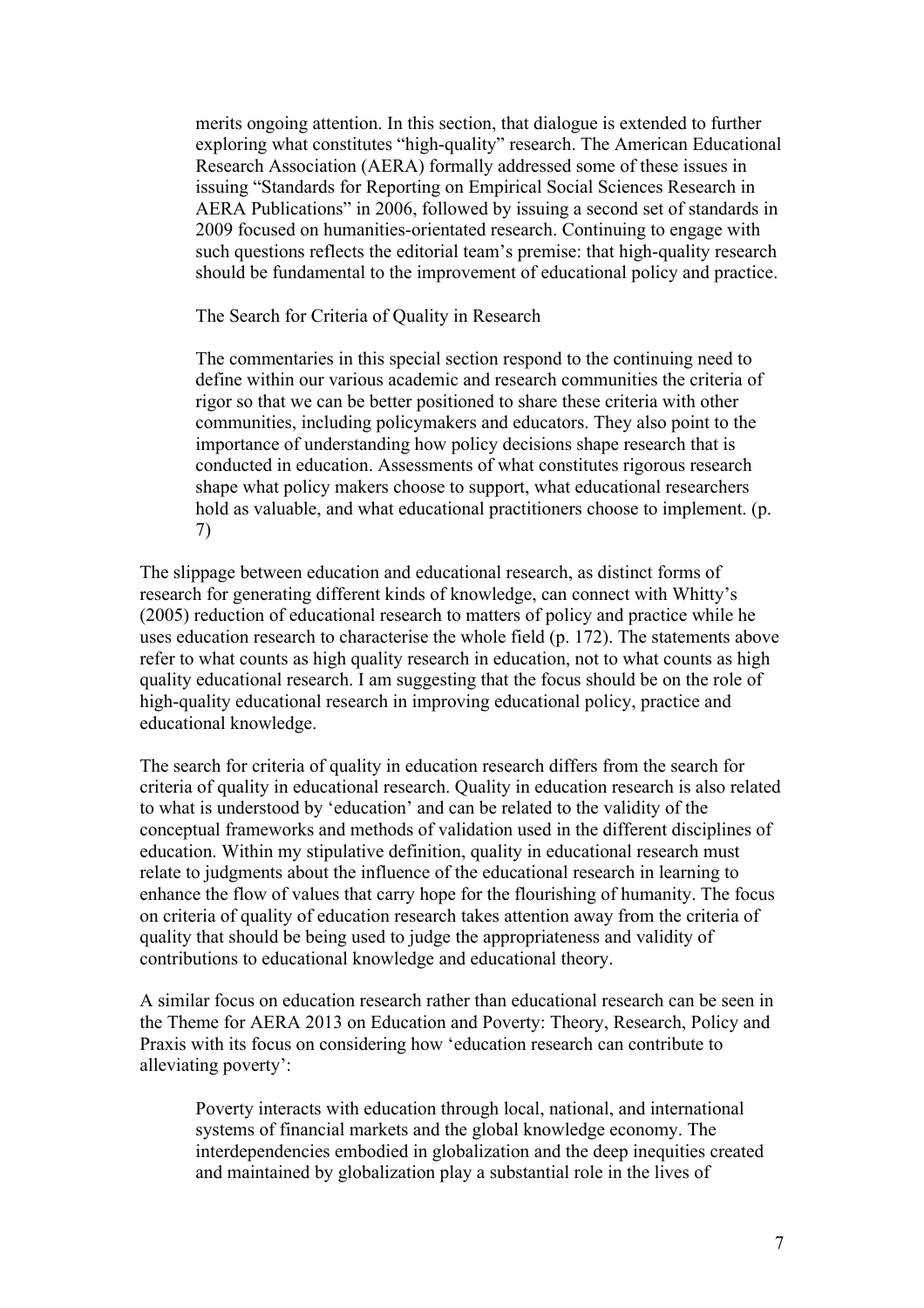marginalized communities and the educational organizations that serve them. We are eager to engage scholars from around the world in considering how education research can contribute to alleviating poverty and how academics might be complicit in maintaining class structures. We seek to understand better the role of local efforts to alleviate proverty through education interactor do not - with international assessment efforts (e.g., PISA, TIMMS, IEA)…

We seek papers and symposia that offer theoretical analyses as well as research-based arguments about education and poverty. We desire studies about how educational policies and practices might reduce poverty, as well as proposals that investigate why educational policies and practices often fail to address poverty. We seek papers that introduce new methods for analyzing education and poverty. Our own assumption is that as educators we have an obligation to work with one another in a manner that enables not merely analysis, but also transformative change. (AERA, 2013, pp 1-2)

Again, the references to educational policies and practices are focused on education research, on *'how education research can contribute to alleviating poverty and how academics might be complicit in maintaining class structures.'* There appears to be no recognition of a distinction between education research and educational research and their different ways in which they *can contribute to alleviating poverty and how academics might be complicit in maintaining class structures*.

I am claiming that the evidence above shows the slippage between education and educational research is contributing to the colonization of educational research by education researchers and contributing to a failure of the American Educational Research Association to fulfil its responsibility as an **Educational** Research Association, "to advance knowledge about education, to encourage scholarly inquiry related to education, and to promote the use of research to improve education and serve the public good."

The dominance of the language of education researchers in the call for papers for AERA conferences and in Educational Researchers serves to distract attention away from the importance of the educational knowledge and educational theories being generated by educational researchers. The failure in the call for papers and in publications in Educational Researcher is that lack of a requirement to insist that contributions should make explicit the justification for inclusion of a contribution from education research in a publications and conferences of an Educational Research Association.

The failure is as serious as that perpetrated by the disciplines approach to educational theory. The practical, values-based principles of educational researchers continue to be replaced by the conceptual abstractions of education researchers.

I shall now focus on educational research that transcends this colonization and failure, by expressing the responsibilities of educational researchers. To be educational I am using a stipulative definition that it must include both learning and values that carry hope for the flourishing of humanity.

# **2.0 Perspectives**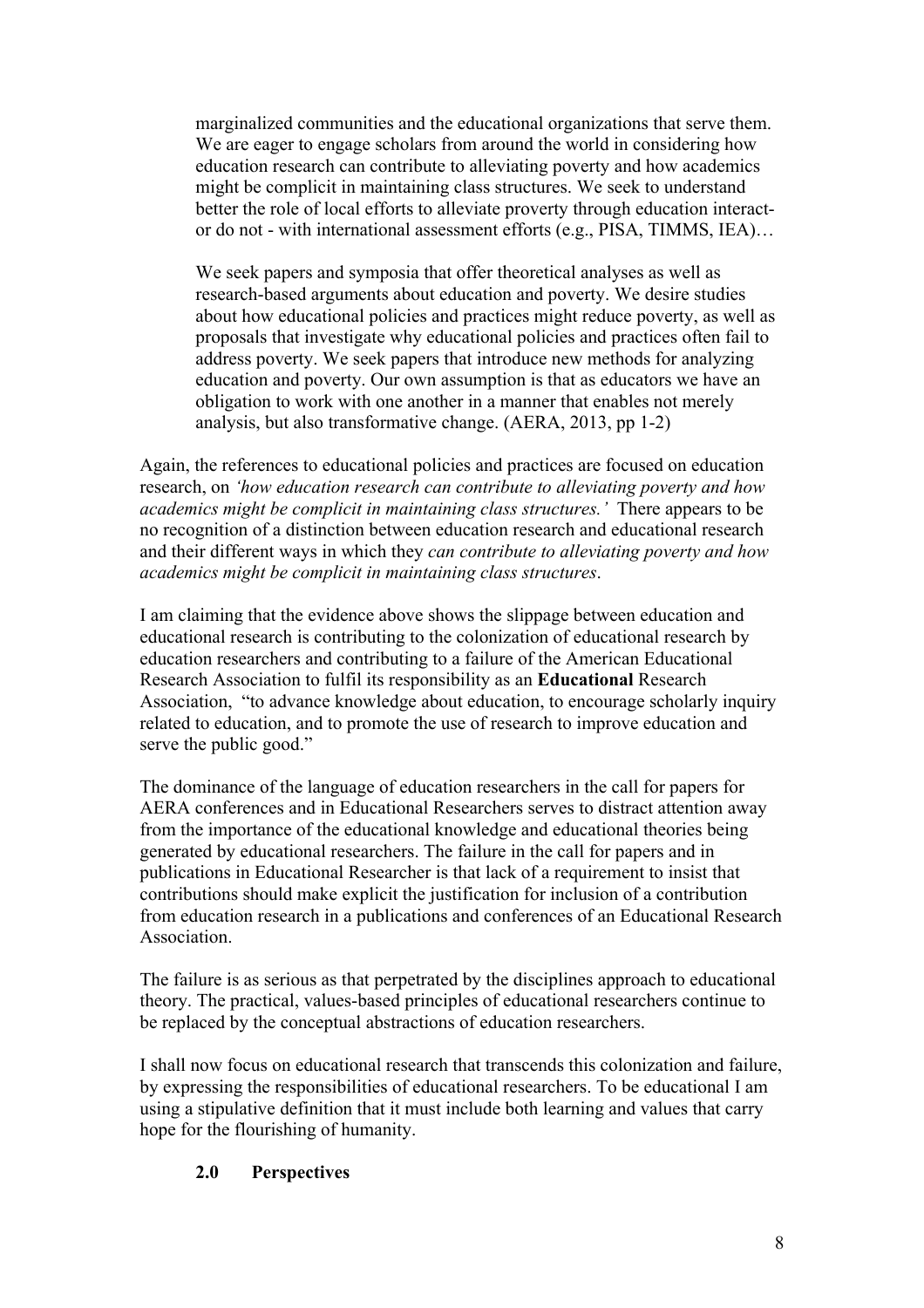In his AERA Presidential Address, Eisner (1993) explained the need to extend the forms of representation used in educational research. Eisner had previously argued for the primacy of experience and the politics of method (1988) in educational research and later analysed the problems and perils of alternative forms of data presentation (1997) in educational research. Eisner included visual data in his presentation and pointed out that the majority of academic journals of education were restricted to printed-text and hence too limited to include some of the forms of representation he used in his presentation. Later in this presentation I shall use a digital, multimedia narrative to communicate the meanings of relational and lifeaffirming and life-enhancing energy-flowing values as explanatory principles in explanations of educational influences in learning. I shall argue that digital, multimedia narratives can transcend some of the limitations in using only printed text in communicating the meanings of embodied expressions of energy-flowing values in explanations of educational influence. My emphasis on influence owes much to Said's (1997) quote from Valery's "Letter About Mallarme".

No word comes easier or oftener to the critic's pen than the word influence, and no vaguer notion can be found among all the vague notions that compose the phantom armory of aesthetics. Yet there is nothing in the critical field that should be of greater philosophical interest or prove more rewarding to analysis than the progressive modification of one mind by the work of another. (p. 15)

I also use the following perspectives in generating living-educational-theories as an educational researcher who is generating explanations of educational influences in learning.

I use Polanyi's (1958) perspective on personal knowledge in my decision to understand the world from my own point of view, as an individual, claiming originality and exercising judgment, responsibly with universal intent (p. 327). In taking this decision I, as an educational researcher, focus on exploring the implications of asking, researching and answering the question, 'How do I improve what I am doing?' Such questions are also at the heart of the Transformative Education(al) Studies (2011) project in South Africa with the generic question, 'How do I transform my educational practice as…..?'. My emphasis on the generation of educational knowledge can also be understood in terms of a commitment to contribute to enhancing professionalism in education through the generation of educational knowledge that can explain the educational influences of individuals in their own learning and in the learning of others as well as in the learning of the social formations in which the enquiries are located. Such contributions to enhancing professionalism can also be understood in terms of Ben-Peretz, Kleeman, Reichenberg, Shimoni and Golan's (2013) focus on teacher educators as members of an evolving profession.

I wish to emphasize that I have benefitted from criticisms of education researchers. For example, the late Susan Noffke (1997, p. 329) highlighted the need for livingeducational-theories to address social issues in terms of the interconnections between personal identity and the claim of experiential knowledge, as well as power and privilege in society. This helped to focus my attention on bringing sociohistorical and sociocultural understandings into explanations of educational influence in validating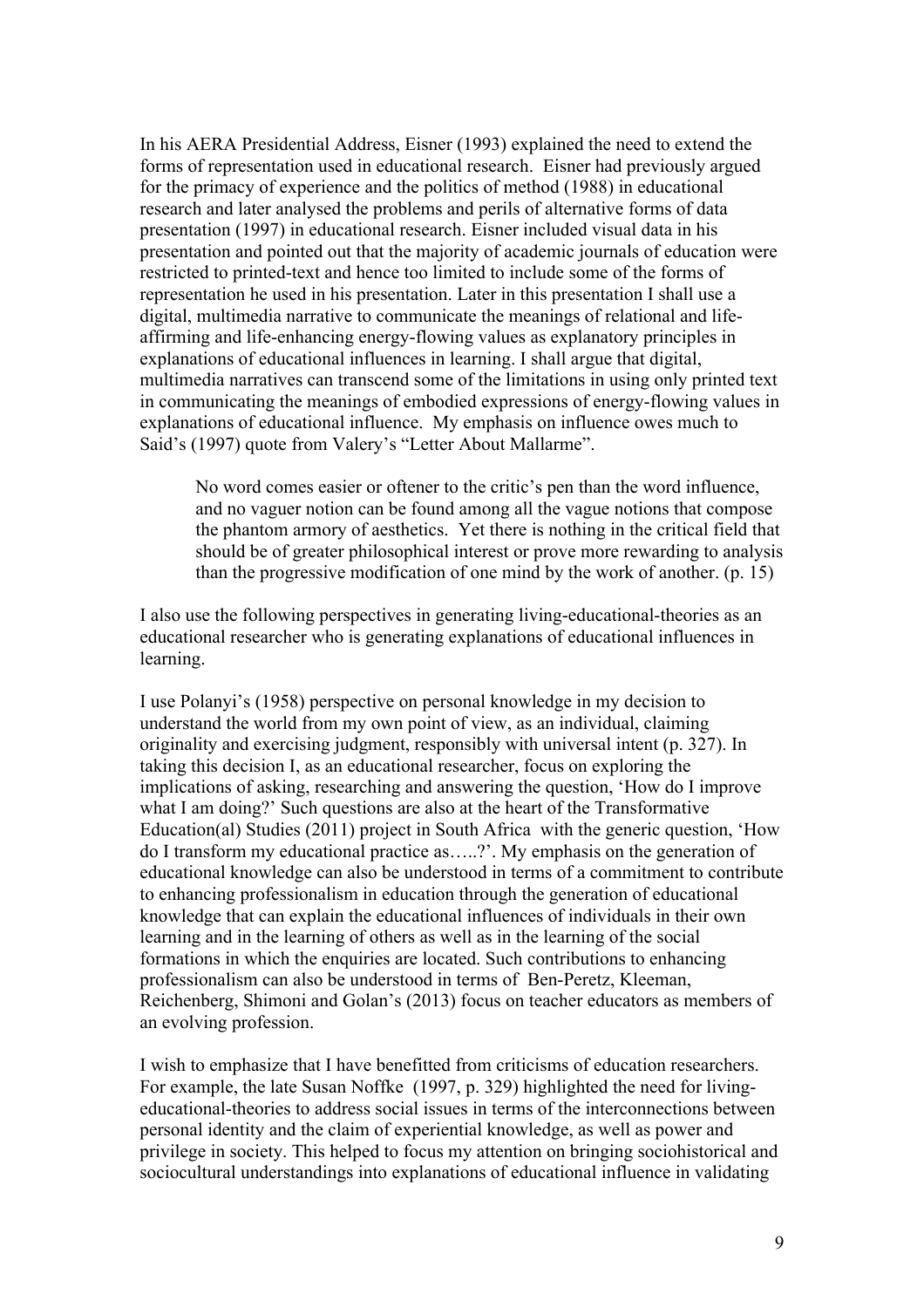these explanations, as I describe below, when considering a method of social validation.

Perhaps the most significant perspective in justifying the rationality of the argument put forward in this presentation is the living-logic (Whitehead, 2008, 2013) that distinguishes this rationality from those defined by either propositional or dialectical logics. I am using Marcuse's viewpoint that logic is a mode of thinking that is appropriate for comprehending the real as rational (Marcuse, 1964, p. 105).



41:31 minute video at:

# http://www.youtube.com/watch?v=l4xIg3E5Vt0

My inclusion of this long video clip is to provide you with the evidence of the first detailed public communication of my understanding of a living logic to a group of philosophers. It shows me introducing my idea of a living-logic for educational research, to a session of the Philosophy of Education Special Interest Group of the British Educational Research Association, on the 5th September 2013 at the University of Sussex. I am expressing a living-logic (Whitehead, 2013) in my presentation. I distinguish this embodied expression of meaning from my use of propositional and dialectical logics in explanations of educational influence. On this video I can see myself expressing my relational, life-affirming energy, as an ontological value. I include this value in my explanations of educational influence in my own learning, in the learning of others and in the learning of the social formations in which I live, work and research (Whitehead & Delong, 2014). I am claiming that such digital visual data can be used as evidence in enhancing understandings of the nature of the embodied expressions of life-affirming energy in ontological values that can be used to explain educational influences in learning.

# **3. Methods, techniques, or modes of inquiry**

The mode of educational inquiry I advocate in generating a living-educational-theory is grounded in the researcher's methodological inventiveness (Dadds & Hart, 2001). This emphasises the importance of recognising that Living Theory methodology (Whitehead, 2008) is an emergent methodology that is clarified and evolved in the course of an educational enquiry: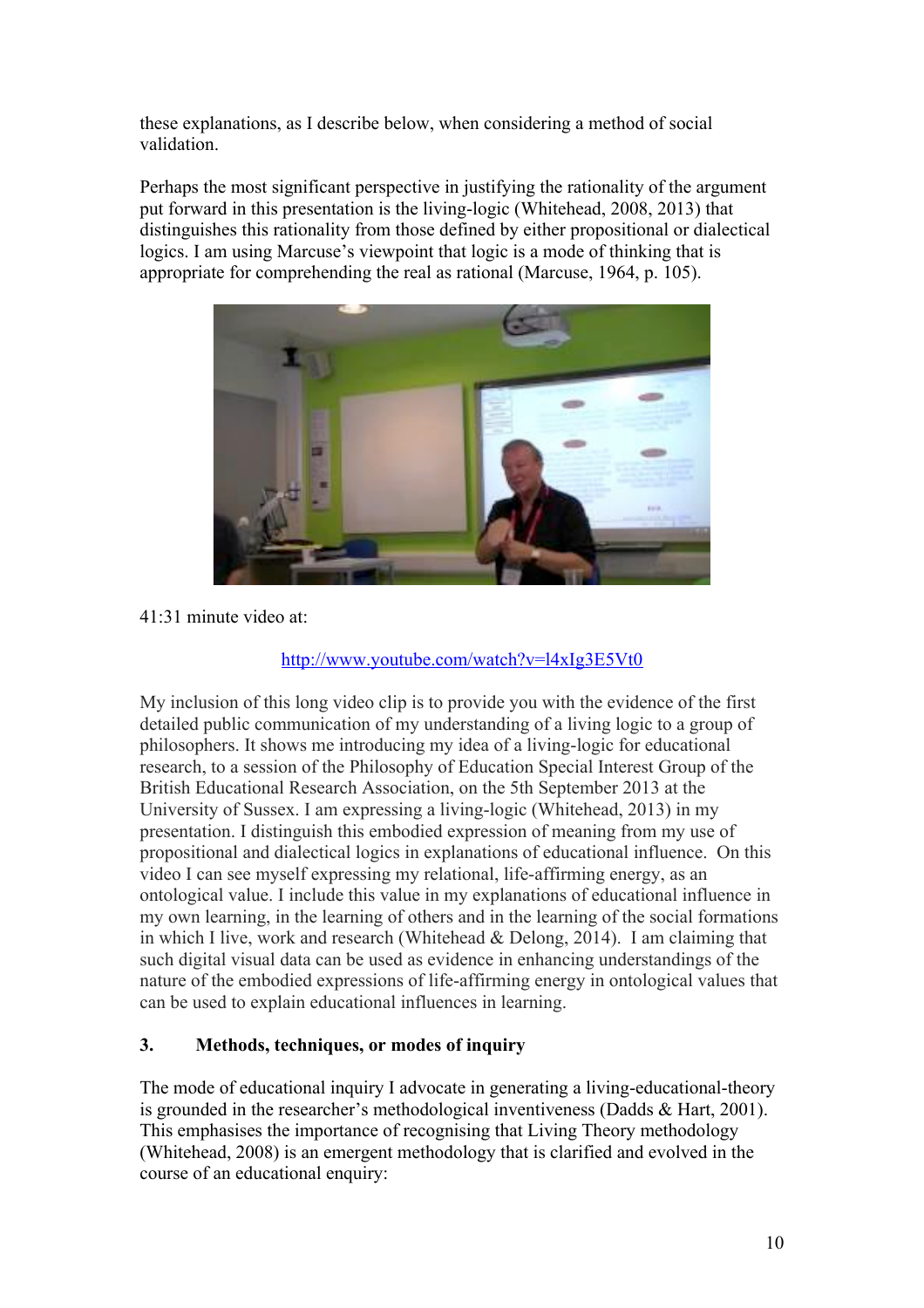But we had understood far less well that how practitioners chose to research, and their sense of control over this, could be equally important to their motivation, their sense of identity within the research and their research outcomes. ( p. 166, 2001)

I make distinctions between a living-educational-theory and Living Educational Theory and a living-theory-methodology and Living Theory Methodology. A livingeducational-theory is the unique explanation that an individual produces to explain their educational influences in learning. A living-theory-methodology is the methodology that emerges in the creation of a living-educational-theory in enquiries of the kind, 'How do I improve what I am doing?' Living Educational Theory and Living Theory Methodology refer to general concepts that are used to distinguish similarities in what Living Educational Theory Researchers do, such as generate explanations of educational influence in learning (Whitehead, 1989).

Action reflection cycles can be used in forming, researching and answering questions of the kind, 'How do I improve what I am doing?' The cycles include: the expression of concerns when values are not being lived as fully as the practitioner-researcher believes to be possible; imagining possible improvements; choosing one to act on; acting and gathering data to make a judgment on the effectiveness of actions; evaluating the effectiveness of actions; modifying the concerns, ideas and actions in the light of the evaluations and producing an explanation of learning that is submitted to a validation group to help to strengthen the validity of the explanation (Whitehead, 1976).

A technique for developing explanations of educational influence involves the use of visual representations of practice with digital video. The methods for clarifying and communicating the meanings of relational, energy-flowing values as explanatory principles (Whitehead, 2011) include the process of empathetic resonance with visual data (Whitehead & Huxtable, 2006, Huxtable, 2009).

The technique for strengthening the validity of research accounts produced by Living Theory researchers involves the use by validation groups of questions derived from Habermas' (1976, pp. 2-3) four criteria of comprehensibility, rightness, truth and authenticity. These include:

i) How could I enhance the comprehensibility of the account?

ii) How could I strengthen the evidence I use to justify my assertions (the claims I make)?

iii) How could enhance my understanding of the sociohistorical and sociocultural influences on my writings and practice?

iv) How could I enhance the authenticity of my writings in the sense of showing over time and interaction that I am truly committed to the values I claim to hold?

# 4. **Data sources, evidence, objects or materials**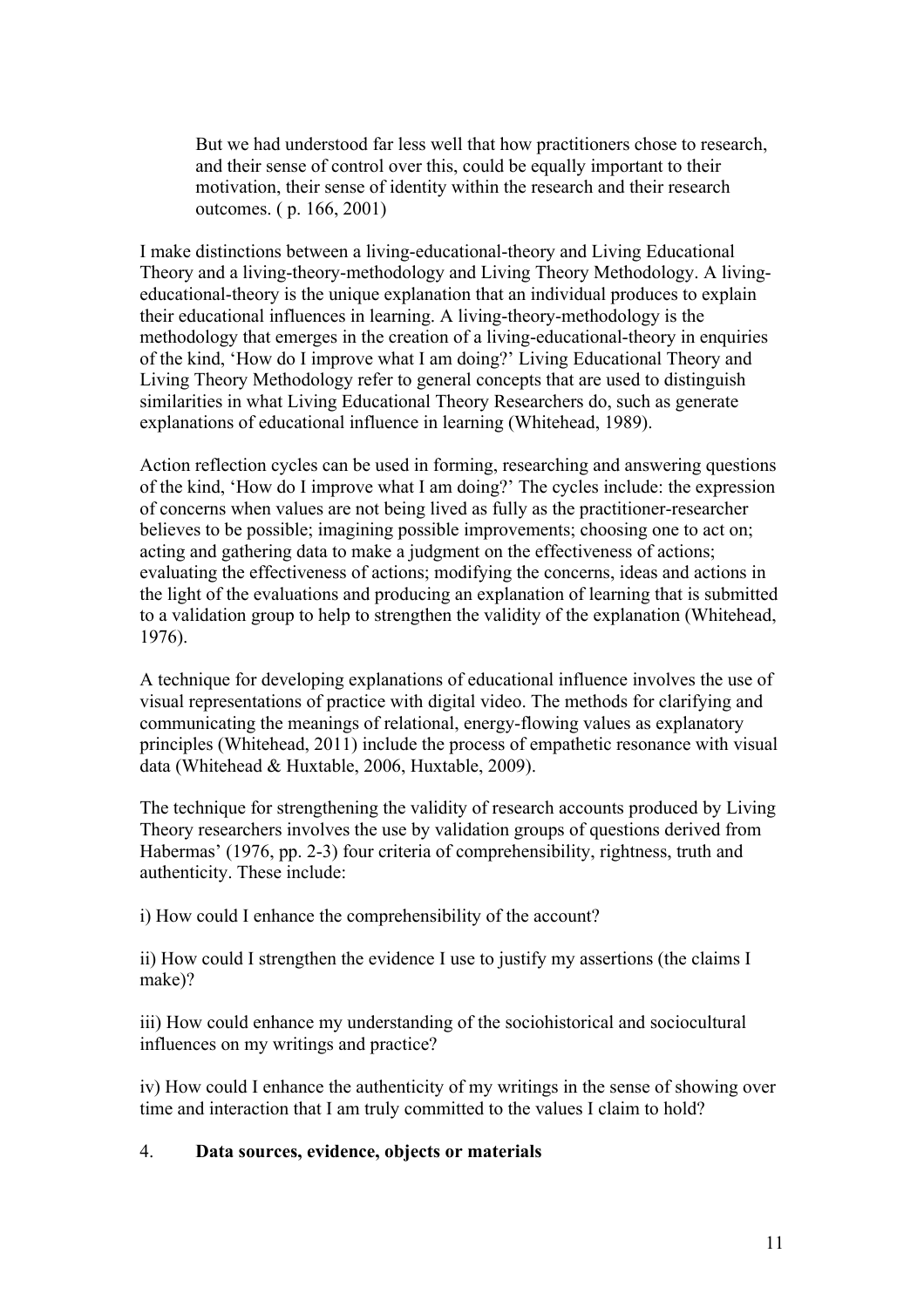The theme for AERA 2014 on "The Power of Education Research for Innovation in Practice and Policy", emphasises the point being made in this presentation on the colonizing influences of education research on educational research. The power relations, such as those embodied in the publication power of AERA, serve to sustain the hegemony of the knowledge generated by education research as a constraint on the legitimation of new forms of educational knowledge such as those being generated in digital, multimedia narratives (see - the contents of the December 2013 issue of EJOLTS below). I am thinking particularly of narratives of educational influences in learning in inquiries of the kind, 'How do I improve what I am doing?' One way in which this hegemony has been sustained is by University Research Committees requiring that the 'I' is removed from the title of a research proposal in favour of a title constituted by abstract generalities. This requirement was made of a Headteacher's research proposal to Kingston University in 1991.

Consider the paper on Professional Development Research: Consensus, Crossroads and Challenges by Hill, Beisiegel and Jacob (2013) in the December 2013 issue of Educational Researcher:

This article suggests a new approach to research on professional development. This approach is based on the idea that scholars should execute more rigorous comparisons of professional development design elements *at the initial stages* of program development. The designs compared must be carefully linked to open questions within the professional development literature, allowing the field to effectively accumulate evidence on issues of importance to local providers. (p. 476)

Whilst I support the links to open questions and the importance of accumulating evidence for local providers, contrast this approach, with its focus on 'literature', with the contents of the September 2013 issue of Gifted Education International (GEI) and the contents of the Educational Journal of Living Theories (EJOLTS) with their foci on practice and on enhancing the flow of values that contribute to a flourishing of humanity:

#### **September 2013 issue of GEI**

Sage Online First published the following papers before the print version was published in 2013 in Gifted Education International. The copyright regulations mean that we can circulate the papers that were first submitted to Gifted Education International, before the editing. With the exception of the Whitehead and Huxtable contribution, all the papers were submitted successfully for masters credit for the Gifts and Talents in Education Unit of the University of Bath. The Whitehead and Huxtable paper outlines our approach to tutoring on the unit with the creation of living-educational-theories as transformational continuing professional development:

Marie Huxtable and Jack Whitehead – Editors Introduction. http://www.actionresearch.net/writings/jack/mhjwGEI1212intro.pdf

Jack Whitehead and Marie Huxtable

Living educational theory research as transformational continuing professional development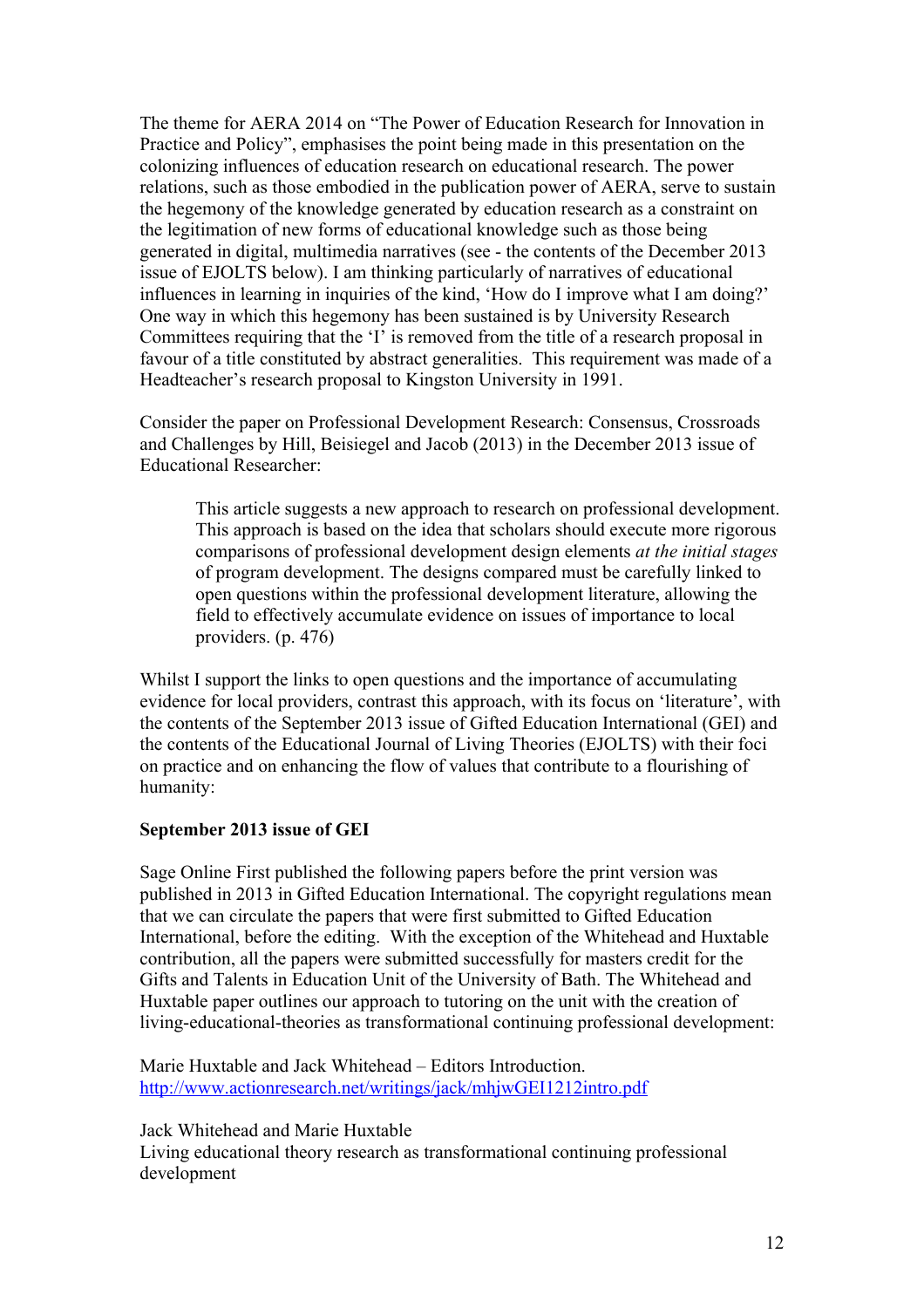http://www.actionresearch.net/writings/jack/jwmhGEIarticle141012.pdf

Amy Skuse

How have I developed my own personal views of gifts and talents in education and how does this influence what I do in the classroom? http://www.actionresearch.net/writings/module/amyskusegandtined010110.pdf

Vicky M Tucker

How my involvement with an inclusive, educational, gifted and talented programme has influenced my work with students who have social, emotional and behavioural difficulties.

http://www.actionresearch.net/writings/tuesdayma/vickytuckerg&t.pdf

Louise Cripps

How can I clarify my responsibility as a headteacher as I provide opportunities to enable all children in the school to create talents? http://www.actionresearch.net/writings/tuesdayma/crippslgandta0809.pdf

Sally Cartwright

How can I enable the gifts and talents of my students to be in the driving seat of their learning?

http://www.actionresearch.net/writings/tuesdayma/scgandtnov08.pdf

Joy Mounter

How can I work within the government's perspective of 'Gifted and Talented' but still remain true to my own living values? http://www.actionresearch.net/writings/tuesdayma/jmgt2008opt.pdf

Ros Hurford

How does using philosophy and creative thinking enable me to recognise and develop inclusive gifts and talents in my pupils? http://www.actionresearch.net/writings/tuesdayma/roshurfordg&t.pdf

Educational Research continues to publish articles, in a solely printed text-based medium with some still images. In the December 2013 issue, professional development research, is based on the idea that:

… scholars should execute more rigorous comparisons of professional development design elements *at the initial stages* of program development. The designs compared must be carefully linked to open questions within the professional development literature… (Hill, Beisiegel and Jacob, 2013, p. 476)

The focus is on linking to open questions **within the professional development literature** – the very literature that is limited by its printed text-based forms of representation.

This approach to professional development research can be contrasted with the contents of the December 2013 issue of the Educational Journal of Living Theories (EJOLTS):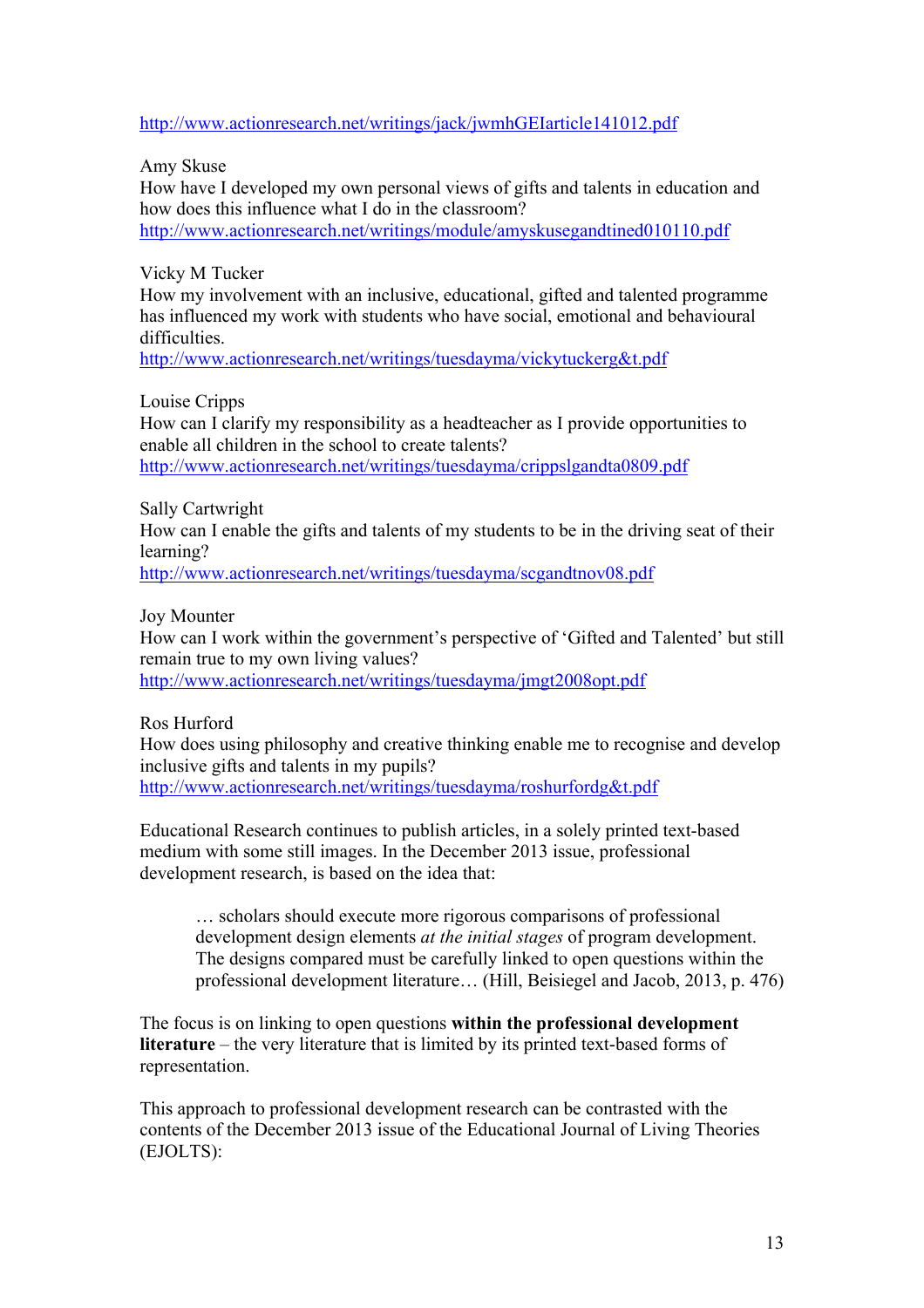## **December 2013 issue of EJOLTS**

Contents:

Foreword (pp. i-vii) *Moira Laidlaw http://ejolts.net/node/210*

Introduction to living theory action research in a culture of inquiry transforms learning in elementary, high school and post-graduate settings (pp. 1-11) *Elizabeth Campbell, Jacqueline Delong, Cathy Griffin & Jack Whitehead* http://ejolts.net/node/211

Evolving a living-educational-theory within the living boundaries of cultures-ofinquiry (pp.  $12-24$ ) *Jack Whitehead* http://ejolts.net/node/212

Transforming teaching and learning through living-theory action research In a culture-of-inquiry (pp. 25-44) *Jacqueline Delong* http://ejolts.net/node/213

The heART of learning: Creating a loving culture-of-inquiry to enhance selfdetermined learning in a high school classroom (pp. 45-61) *Elizabeth Campbell* http://ejolts.net/node/214

Transforming teaching and learning practice by inviting students to become evaluators of my practice (pp. 62-77) *Cathy Griffin* http://ejolts.net/node/215

The significance of living-theory action research in a culture of inquiry transforms learning in elementary, high school and post-graduate settings (pp. 78-96) *Jacqueline Delong, Cathy Griffin, Elizabeth Campbell & Jack Whitehead* http://ejolts.net/node/216

The professional development research in EJOLTS is not grounded in the professional development literature. It is grounded in the explanations that individual practitioners produce for their educational influences in their own learning, in the learning of others and in the learning of the social formations in which they work, live and research, in their ongoing professional development in inquiries of the kind, 'How do I improve what I am doing? These explanations use insights from a range of literature, including professional development literature and theories of education researchers. These explanations often use digital, multi-media narratives to communicate more fully the meanings of the embodied expressions of the relationally dynamic, energyflowing values.

Evidence, objects and materials that support a Living Educational Theory approach to professional development research have been legitimated in Masters dissertations and Doctoral theses from the UK, Canada, the Republic of Ireland, Israel, Australia, Canada, South Africa, Norway and Japan. These are publically available and can be accessed from the world wide web. Many of these can be accessed from: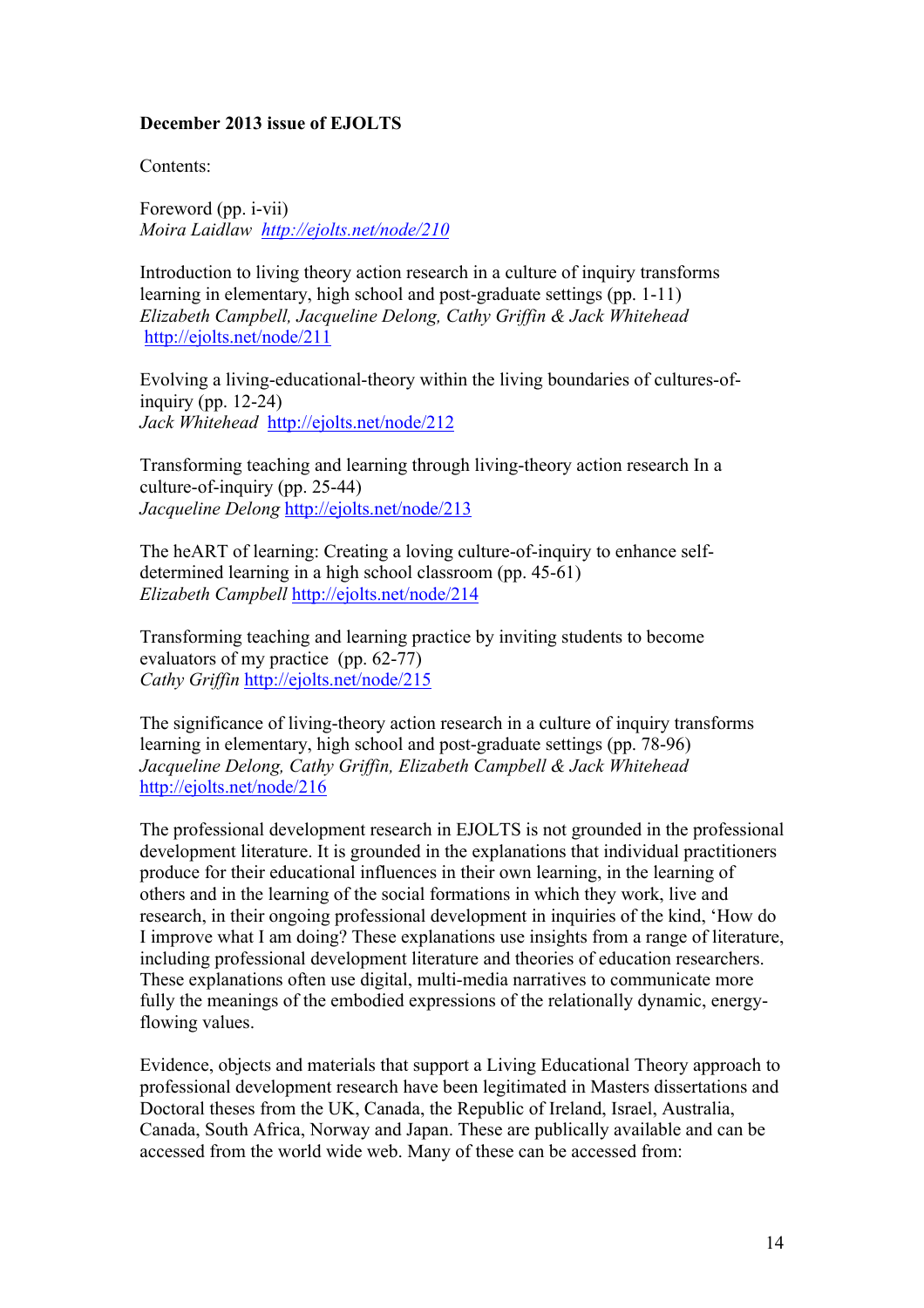## http://www.actionresearch.net/living/living.shtml

and

http://www.actionresearch.net/writings/mastermod.shtml

Evidence of some of the sociohistorical and sociocultural influences that can serve to transform the living 'I' questions of educational researchers into a conceptual, abstract and propositional forms of knowledge and theory of education researchers also exists in relation to:

i) the Transformatory Education(al) Studies (2013) Project in South Africa – See

 http://www.actionresearch.net/writings/aera12/jwdiscussantTESatAERA1 2.pdf

- ii) a contribution to the Journal, 'Studying Teacher Education' See http://www.actionresearch.net/writings/jwselfstudyjournal1109.pdf
- iii) a contribution to the  $6<sup>th</sup>$  International Conference on Teacher Education in Jerusalem and Tel Aviv, 4-6 July 2013, see http://www.actionresearch.net/writings/jack/Israel040713.pdf

In the generation of living-educational-theories, the use of 'I' is not an egotistical 'I', but the 'I' of infinite conversation described by Buber in relation to the work of Goethe and Socrates (Buber, 1970, p. 117).

Materials on cultural influences in promoting educational inquiries that engage with the power relations sustaining the hegemony of education research include videoed presentations in workshops and keynotes in:

Thailand : http://www.actionresearch.net/writings/jack/thaischedulemay2013.pdf

Mauritius : http://www.youtube.com/watch?v=kkrnVEvHNXg

Israel: http://www.youtube.com/watch?v=s0IvF0NcLdE and http://www.youtube.com/watch?v=cgv6ghntboo

Delong's (2002) influence in the generation of living-educational-theories has focused on the inclusion of cultures-of-inquiry in explanations of educational influence. These explanations (Griffin, et. al., 2014) include engagements with power relations in the formation, implementation and evaluation of national policies on teacher education and can also be accessed from the What's New section of http://www.actionresearch.net. One of the procedural values, in engaging with power relations that are at the heart of both Action Research and Living Educational Theory Research, is democracy. Whilst this is a problematic term in the sense that different cultures and societies have different notions of democracy we can, and should as educational researchers, as Laidlaw (1994) and Delong (2002) have shown, explain the meanings of democracy that are expressed in the context of its use and include a value of democracy in explanations of educational influence.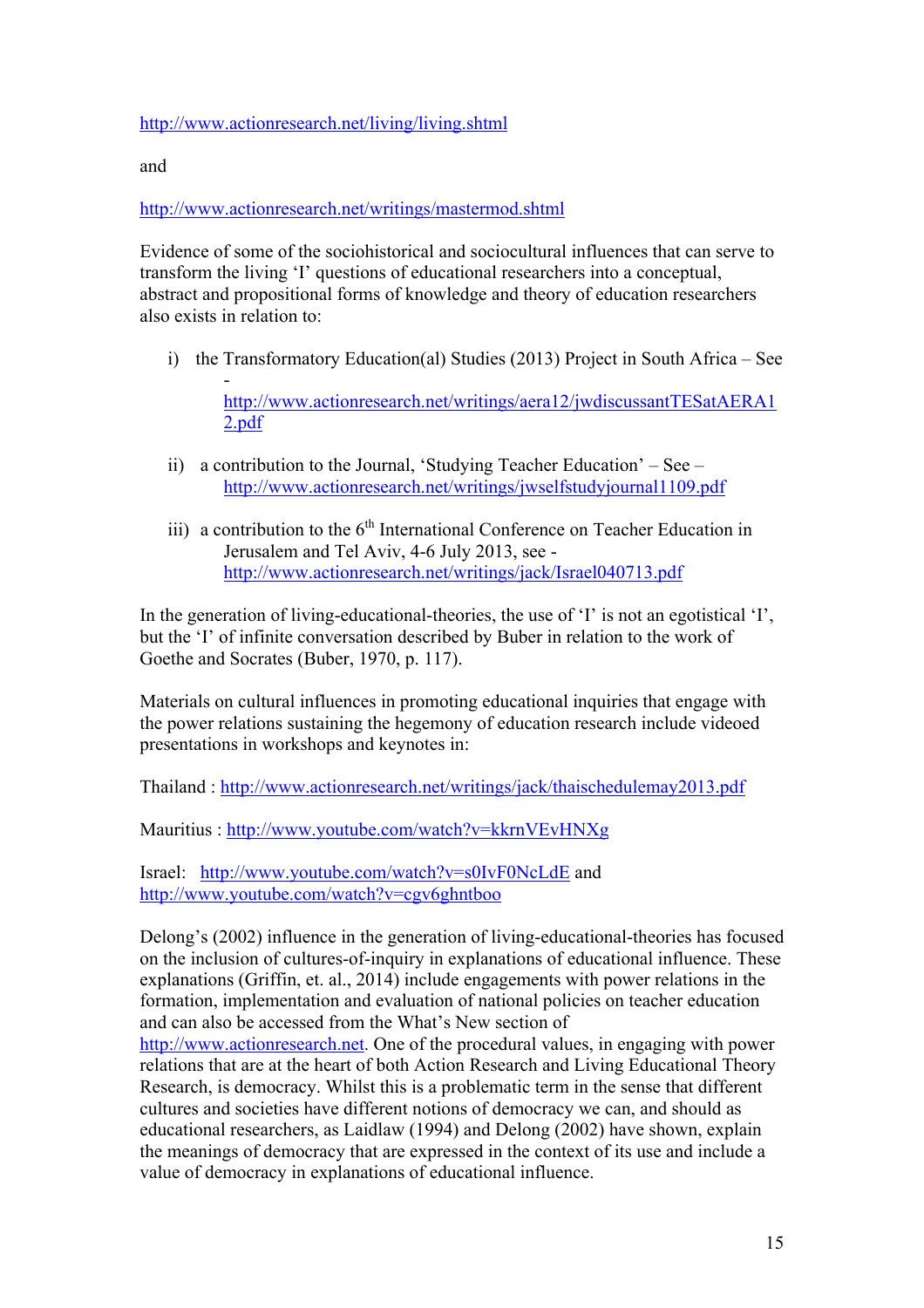# 5. **Results and substantiated conclusions**

This educational inquiry has provided explanations of educational influences in learning that are **generated** from the educational practices of individual educational researchers. These explanations are distinct from the explanations of education researchers that are **derived** from the general concepts of propositional and dialectical theories of disciplines of education and applied to particular cases. The explanations referred to in this study have been legitimated by the Academy as making original and significant contributions to educational knowledge and educational theory. These living-educational-theories included insights from education research and it is these insights, mediated by educational researcher and other practitioners, in practice, that distinguish the power of education research for innovation in policy and practice from the power of educational research for these innovations.

The explanations show how the generation of the living-educational-theories of educational researchers can integrate insights from the theories of education researchers in a way that sustains a connection with, improving practice, generating knowledge and engaging with policy formation, its implementation and evaluation (Griffin et. al. 2014).

The substantiated conclusions in many living-theory theses include alternative forms of representing valid explanations of educational influences in learning, than solely printed text-based media. The evidence of these alternative forms of representation includes inquiries in Elementary, High School and Graduate settings in the December 2013 issue of EJOLTS. It includes evidence of educational influence for innovation in policy and practice in the context of classrooms, schools and school systems. Other issues of EJOLTS have included evidence of educational influences of educational researchers in international contexts in Asia, Australia, South Africa, Israel, Europe and the Americas. The evidence is included in living-educational-theories from many different fields of practice, for instance Local Authorities (UK), Health, Police and Business (see - http://www.actionresearch.net/living/living.shtml ).

The conclusions included a recognition of the limitations of the propositional and dialectical logics of education researchers in structuring valid explanations of the educational influences in the learning of individual practitioners that is motivated by values that carry hope for the present and future flourishing of humanity.

# 6. **Scholarly significance.**

The presentation has justified the claim that educational researchers have made original and significant contributions to educational knowledge in mediating the power of education research for both constraining and supporting innovation in practice and policy. Education researchers can propose innovations in policy and practice. However, these innovations in practice, suggested by education researchers, require the mediation of educational researchers or other practitioners for the innovations to be put into practice. Researching such innovations in practice in inquiries of the kind, 'How do I improve what I am doing?' can generate, in livingeducational-theories, original contributions to educational knowledge.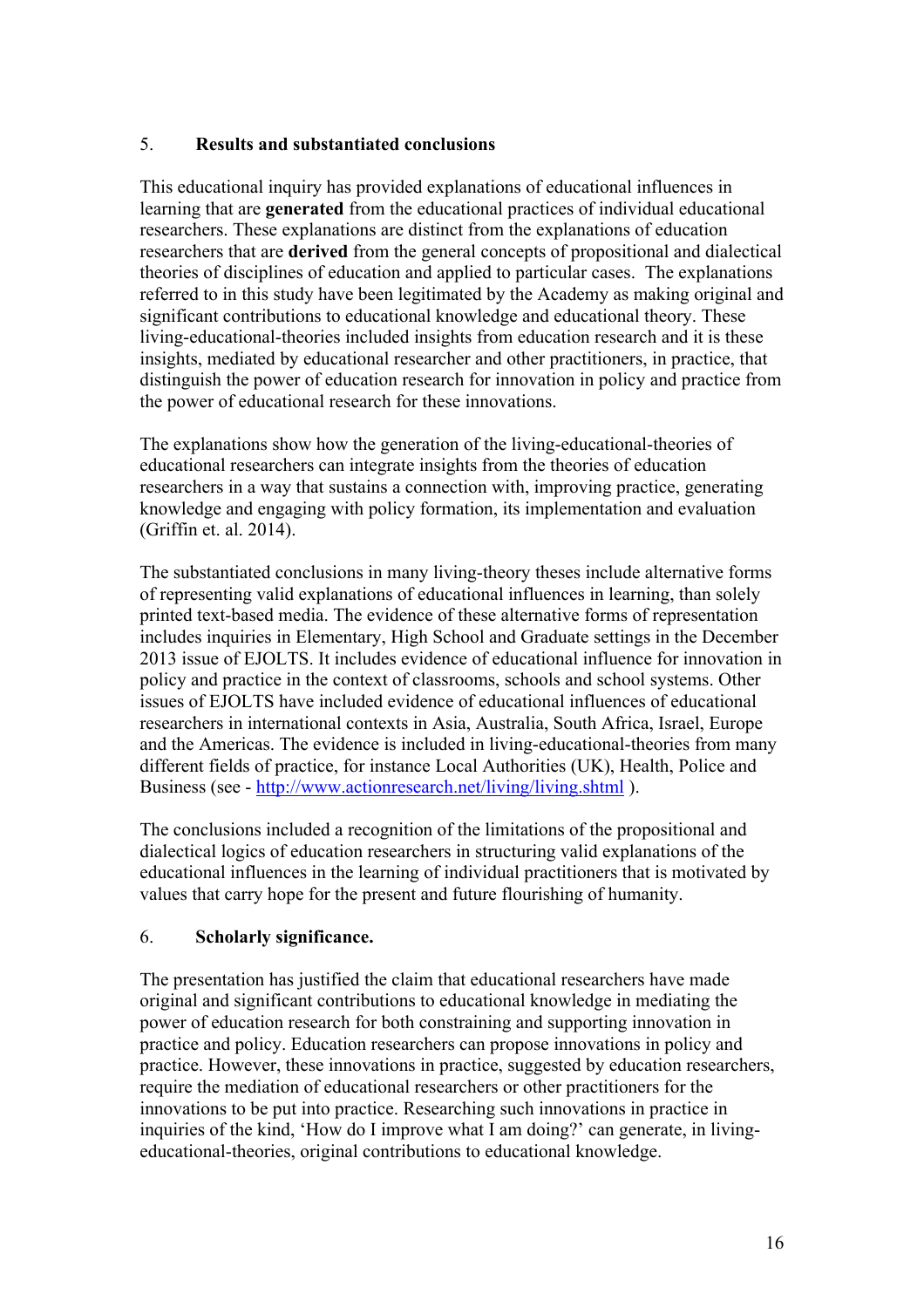The presentation can also be seen as a response to Schön's (1995) call for the development of a new epistemology for the new scholarship in demonstrating how the embodied knowledge of professional educators can be made public through digital, multi-media narratives. It answers Snow's (2001, p. 9) call for procedures for accumulating such knowledge and making it public. The new epistemology uses the unit of appraisal as the individual's explanation for their educational influence in their own learning, in the learning of others and in the learning of the social formations in which the research is located. The epistemology uses embodied expressions of lifeaffirming, life-enhancing, energy-flowing values as explanatory principles in the explanations of educational influence. These values are ontological in the sense that they give meaning and purpose to the individual's life in education. The epistemology also makes explicit a living logic for making sense of the explanations of educational researchers of their explanations of educational influences in learning.

The scholarly significance is also demonstrated in the knowledge created by educational researchers in their validated explanations of educational influence. These explanations show how educational environments can be transformed in improving education and serving the public good through improving practice and policy within a culture of inquiry (Delong, 2002; Whitehead & Delong, 2014). These explanations included understandings of the constraints and opportunities related to the sociocultural and sociohistorical contexts in which the educational researcher is located. In evaluating the validity of these explanations new living standards of judgment (Laidlaw, 1996) and explanatory principles have been introduced, including the energy-flowing, relational values of educational researchers whose inquiries are taking place in a range of international contexts and fields of practice. Hence the significance of the educational enquiries in terms of policy, practice and the generation of educational knowledge that can enhance the flow of values that carry hope for the flourishing of humanity.

#### **Acknowledgement**

My thanks to Prof. Moira Laidlaw, Dr. Marie Huxtable and Sonia Hutchison who responded with helpful reflections on earlier drafts of this paper.

#### **References**

AERA 2013 (2013) Conference Theme for the 2013 Annual Conference of the American Educational Research Association. Retrieved 3 March 3014 from http://www.aera.net/Portals/38/docs/Annual\_Meeting/2013%20Annual%20Meeting/ Conference%20Theme%202013.pdf

Ball, A. F. & Tyson, C. A. (2011) American Educational Research Association 2012, Annual Meeting Call for Submissions. Educational Researcher, 40(4); 198-220. Ben-Peretz, M., Kleeman, S., Richenberg, R., Shimoni, S. & Golan, M. (2013) Introduction in Ben-Peretz, M., Kleeman, S., Richenberg, R., Shimoni, S. (Ed.) (2013) Teacher Educators As Members Of An Evolving Profession. Plymouth, Rowman & Littlefield; Tel-Aviv, The MOFET Institute.

Buber, M. (1970) I and Thou, Edinburgh; T. & T. Clark.

Dadds, M. & Hart, S. (2001) Doing Practitioner Research Differently. London; RoutledgeFalmer.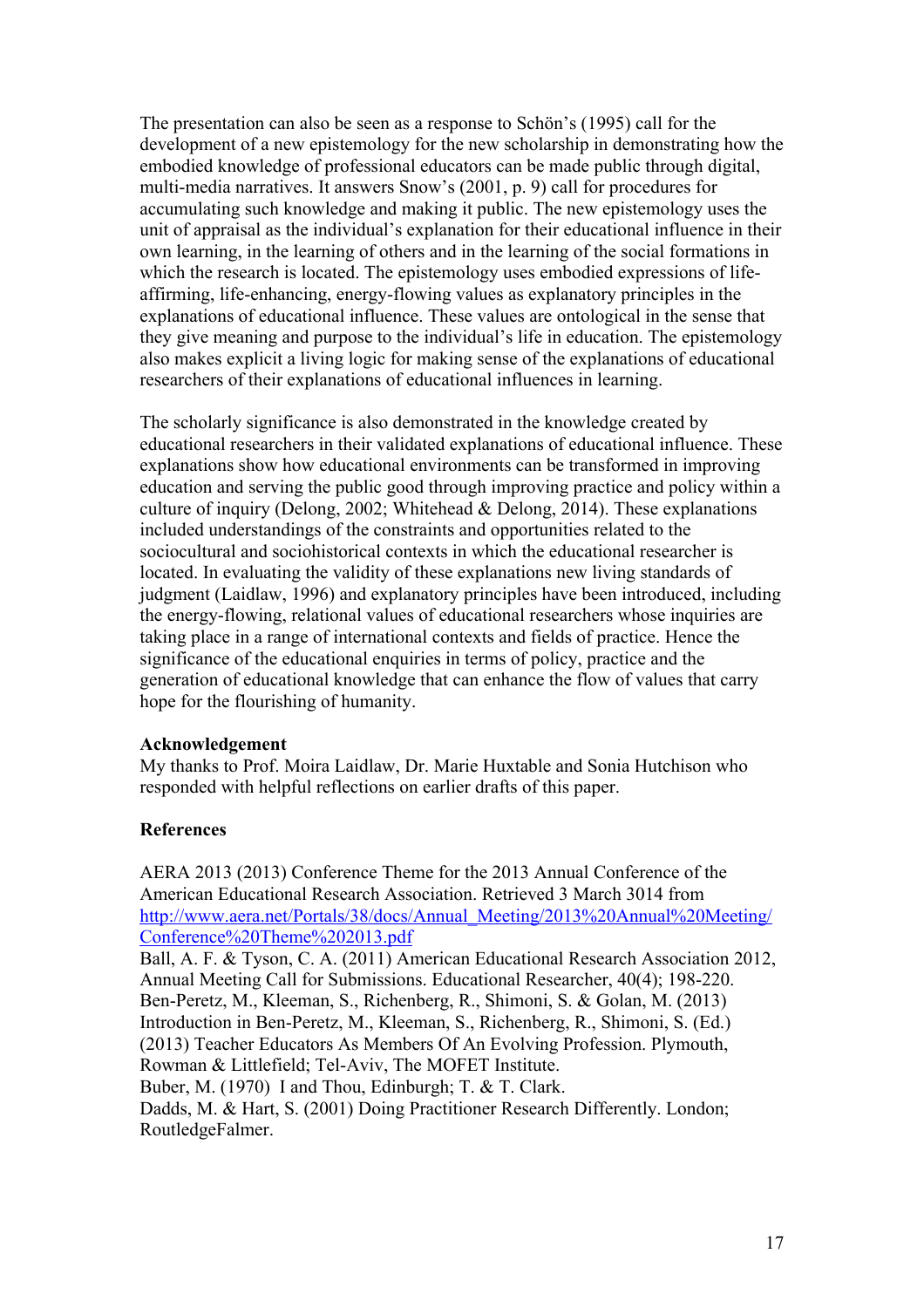Delong, J. (2002) How Can I Improve My Practice As A Superintendent of Schools and Create My Own Living Educational Theory. Ph.D. Thesis, University of Bath. Retrieved 14 July 2012 from http://www.actionresearch.net/delong.shtml

Delong, J., & Campbell, E., Whitehead, J. & Griffin, C. (2013) How are we creating cultures of inquiry with self-studies that transcend constraints of poverty on

empathetic learning? Paper presented at the 2013 American Educational Research Association Conference in San Francisco, April, 2013. Retrieved 10 March 2014 from http://www.actionresearch.net/writings/aera13/jdlcjwaera13cgopt.pdf

Eisner, E. (1988) The Primacy of Experience and the Politics of Method, *Educational Researcher*, Vol. 17, No. 5, 15-20.

Eisner, E. (1993) Forms of Understanding and the Future of Educational Research. *Educational Researcher*, Vol. 22, No. 7, 5-11.

Eisner, E. (1997) The Promise and Perils of Alternative Forms of Data

Representation. *Educational Researcher*, Vol. 26, No. 6, 4-10.

Griffin, C., Clarke, B., Dawson, R., Juniper, R., Campbell, L. & Delong. J. (2014) Elementary School Teachers Re-working and Re-interpreting Professional

Development Policy to Support Sustainable Professional Learning. Paper presented at the 2014 OTF/OADE Conference: Creating Circles of Hope in Teacher Education at York University, Ontario, Canada. February 21-22.

Habermas, J. (1976) Communication and the Evolution of Society. London; Heinemann.

Hill, H. C., Beisiegel, M. & Jacob, R. (2013) Professional Development Research: Consensus, Crossroads and Challenges. *Educational Researcher*. 42(9); 476-487. Hirst, P. (Ed.) (1983) Educational Theory and its Foundation Disciplines. London;RKP

Huxtable, M. (2009) How do we contribute to an educational knowledge base? A response to Whitehead and a challenge to BERJ. *Research Intelligence*, 107, 25-26. Retrieved 19 July 2013from

http://www.actionresearch.net/writings/huxtable/mh2009beraRI107.pdf Laidlaw, M. (1994) The Democratising Potential of Dialogical Focus in an Action Enquiry. Educational Action Research, 2(2); 223-241.

Laidlaw, M. (1996) How can I create my own living educational theory as I offer you an account of my educational development? Ph.D. University of Bath. Retrieved 5 March 2014 from http://www.actionresearch.net/living/moira2.shtml

Noffke, S. (1997) Professional, Personal, and Political Dimensions of Action Research in, Apple, M. (Ed.) (1997) *Review of Research in Education*, Vol. 22, Washington: AERA.

McNiff, J. (2009) My Story is My Living Theory, in Clandinin, J. (Ed) (2009) Handbook of Narrative Inquiry: Mapping a Methodology. Thousand Islands, London, New Delhi; Sage.

Marcuse, H. (1964) One Dimensional Man. London; Routledge and Kegan Paul. Marshall, Judi. (1999) Living life as inquiry. *Systematic practice and action research,* Vol 12 (2), 155-171.

Peters, R. S. (1966) Ethics and Education. London; George Allen and Unwin Ltd. Polanyi, M. (1958) Personal Knowledge: Towards a Post-Critical Philosophy. London; Routledge and Kegan Paul.

Said, E. W. (1997) Beginnings: Intention and Method. London; Granta.

Schneider, B. & Berends, M. (2013) American Educational Research Association

2014 Annual Meeting Call for Submissions. Retrieved 10 March 2014 from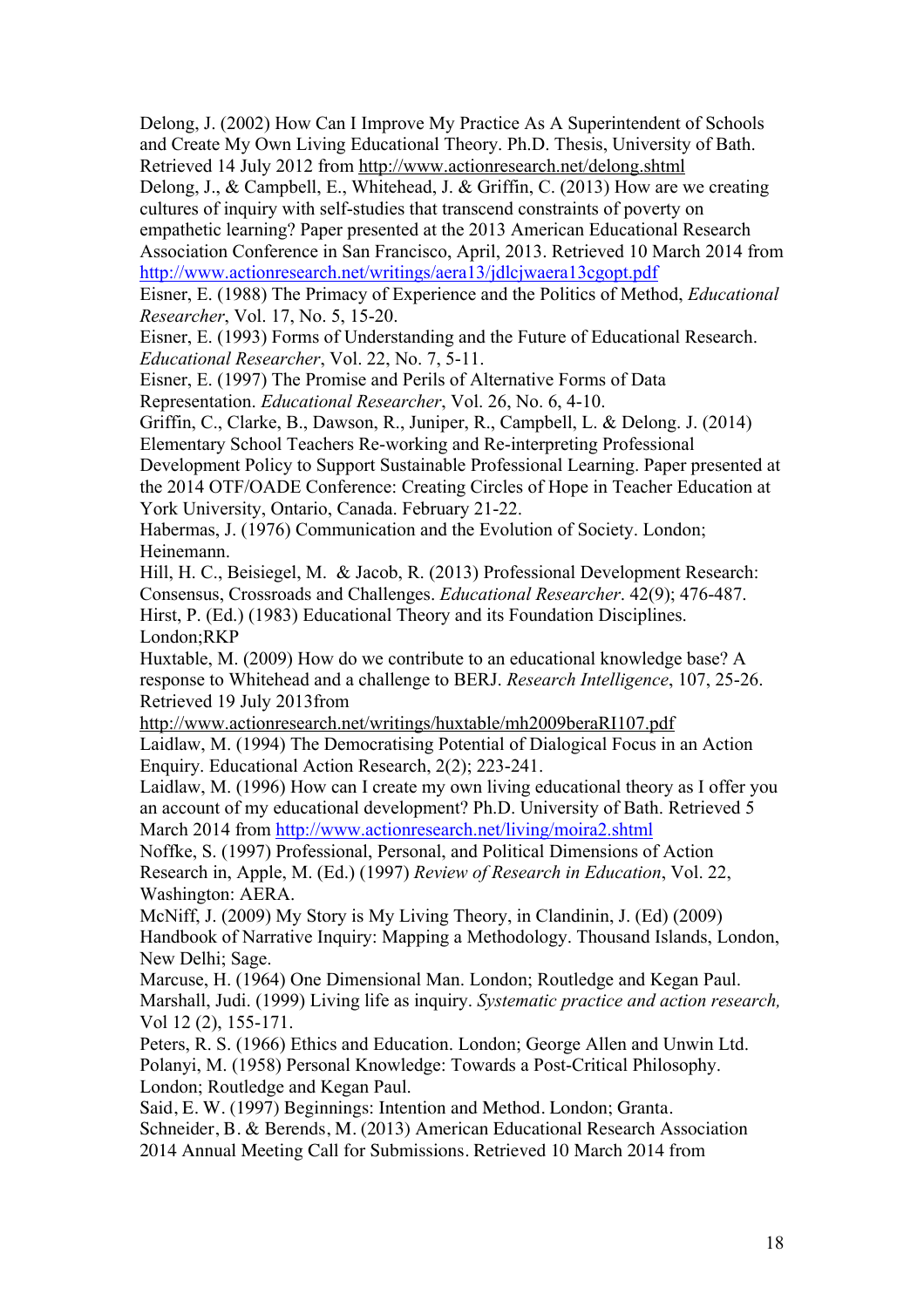http://www.aera.net/Portals/38/docs/Annual\_Meeting/2014%20Annual%20Meeting/2 014AMCallforSubmissionsRvd.pdf

Schön, D. (1995) The New Scholarship Requires a New Epistemology. *Change,* 27(6); 27-34.

Snow, C. E. (2001) Knowing What We Know: Children, Teachers, Researchers. Presidential Address to AERA, 2001, in Seattle, in *Educational Researcher*, Vol. 30, No.7, pp. 3-9.

Southerland, A., Gadsden, V. L. & Herrington, D. (2014) Editors' Introduction: What Should Count as Quality Education Research? Continuing the Discussion. Educational Researcher, 43(1); 7-8.

Transformative Educational Studies (2011) Transformative Education(al) Studies Project (2011-2014). Retrieved 22 July 2013 from

http://www.actionresearch.net/writings/southafrica/TESproposalopt.pdf

Tierney, W. & Renn, K. (2012) American Educational Research Association 2013 Annual Meeting Call for Submissions. Retrieved June 2 2012 from

http://www.aera.net/Portals/38/docs/New%20Date%20Call%20for%20Submissions% 20AM13%20FINAL%20REVISED.pdf

Whitehead, J. (1976) Improving learning for 11-14 year olds in mixed ability science groups. Swindon; Wiltshire Curriculum Development Centre. Retrieved 5 March 2014 from http://www.actionresearch.net/writings/ilmagall.pdf

Whitehead, J. (1989) Creating a living educational theory from questions of the kind, "How do I improve my practice?' *Cambridge Journal of Education*, 19(1); 41-52 Whitehead, J. (2007) Generating educational theories that can explain educational influences in learning: living logics, units of appraisal and standards of judgment. A presentation at the British Educational Research Association Annual Conference at the Institute of Education of the University of London, 5-8 September, 2007. Retrieved 10 March 2014 from http://www.leeds.ac.uk/educol/documents/166811.htm Whitehead, J. (2008) Using a living theory methodology in improving practice and generating educational knowledge in living theories. *Educational Journal of Living* 

*Theories,* 1(1); 103-126. Retrieved 6 March 2014 from

http://ejolts.net/files/journal/1/1/Whitehead1(1).pdf

Whitehead, J. (2009) How Do I Influence the Generation of Living Educational Theories for Personal and Social Accountability in Improving Practice? Using a Living Theory Methodology in Improving Educational Practice, in Tidwell, D. L., Heston, M. L.; Fitzgerald, L. M. (Eds.) (2009) *Research Methods for the Self-study of Practice*. Dordrecht; Springer.

Whitehead, J. (2011a) Developing a relationally dynamic epistemology for educational knowledge - Presentation at the British Educational Research Association Conference, 7th September 2011, Institute of Education, University of London. Retrieved 10 March 2014 from

http://www.actionresearch.net/writings/jack/jwbera11dr040911opt.pdf

Whitehead, J. (2011b) Relationally dynamic framing for four of Jack Whitehead's presentations at the American Educational Research Association Conference in New Orleans 8-12 April 2011. Retrieved 10 March 2014 from

http://www.actionresearch.net/writings/aera11/jwframingaera2011.pdf

Whitehead, J. (2012) To Know Is Not Enough, Or Is It? Paper presented at the 2012 AERA conference inVancouver in the Symposium,, To Know Is Not Enough: Action Research As The Core of Educational Research, 15 April, 2012. Retrieved 10 March 2014 from http://www.actionresearch.net/writings/jack/jwaera12noffke200212.pdf